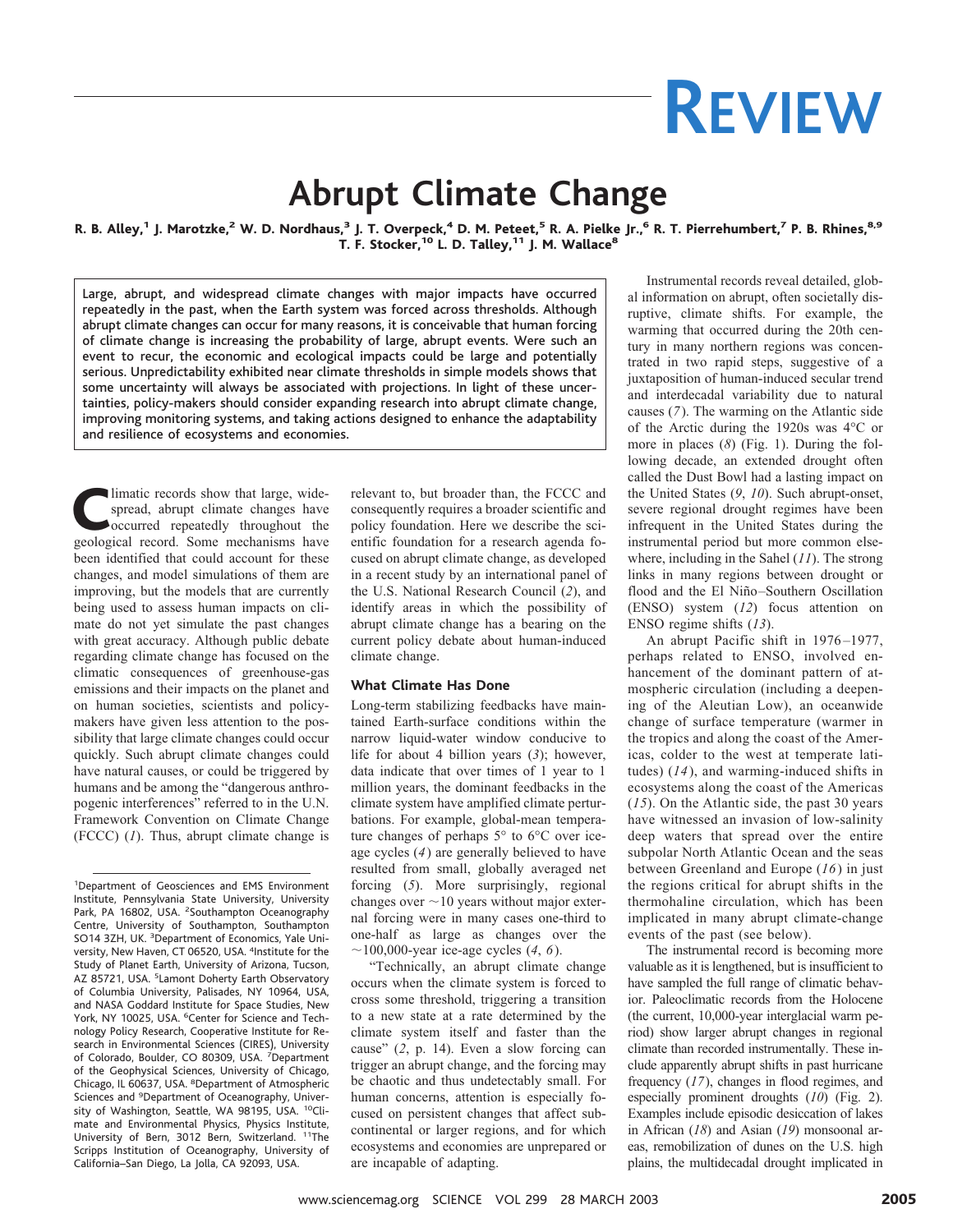the collapse of classic Mayan civilization (*20*), and the multicentennial drought associated with the fall of the Akkadian empire (*21*). Shifts in drought regimes appear to have often been abrupt (*10*).

Many paleoclimatic records, and especially those from high latitudes, show that ice-age events were even larger and more widespread than those of the Holocene or of previous interglacials (*6*). Regional climate changes of as much as 8° to 16°C (*6*, *22*) occurred repeatedly in as little as a decade or less (Fig. 3). The data do not yet exist to draw quantitatively reliable, global anomaly maps of any major climate variables for these changes, but effects were clearly hemispheric to global (*4*) and included changes in tropical wetlands

(*23*) and the Asian monsoon (*24*). Cold, dry, and windy conditions generally occurred together, although antiphase behavior occurred in parts of the Southern Ocean and Antarctica (*6*). These jumps associated with the Dansgaard-Oeschger (DO) oscillation (*25*) were especially prominent during the cooling into and warming out of ice ages, but persisted into the early part of the current Holocene warm period (Fig. 3).

# **Why Climate Changed Abruptly**

Systems exhibiting threshold behavior are familiar. For example, leaning slightly over the side of a canoe will cause only a small tilt, but leaning slightly more may roll you and the craft into the lake. Such large and rapid threshold transitions between distinct states are exhibited by many climate models, including simplified models of the oceanic thermohaline circulation (*26*), atmospheric energy-balance models (*27*), and atmospheric dynamical models exhibiting spontaneous regime changes (*28*).

An abrupt change, of a canoe or the climate, requires a trigger, such as you leaning out of a canoe; an amplifier and globalizer, such as the friction between you and the canoe that causes the boat to flip with you; and a source of persistence, such as the resistance of the upside-down canoe to being flipped back over.

Many triggers have been identified in the climate system. For example, the drying of the Sahara during the latter part of the Holocene, and the ice-age DO oscillations, are linked in time and mechanistically to orbital forcing. The Sahara dried as the African monsoon weakened in response to reduction in summertime incom-



**Fig. 1.** Observed, zonally averaged, land-surface air-temperature anomalies (°C) as a function of latitude and time (7), together with the temperature record for the same interval from Upernavik, Greenland (72°47'N, 56°10'W, on the northwest coast of Greenland) (*8*). Global instrumental coverage is just sufficient to capture the rapid, concentrated warming at high northern latitudes in the 1920s, which is shown more dramatically at sites such as Upernavik.

ing solar radiation (*29*). The DO oscillations were especially prominent during the orbitally mediated cooling into and warming out of the ice age. Triggers may be fast (e.g., outburst floods from glacier-dammed lakes), slow (continental drift, orbital forcing), or somewhere between (human-produced greenhouse gases), and may even be chaotic; multiple triggers also may contribute.

Amplifiers are abundant in the climate system and can produce large changes with minimal forcing. For example, drying causing vegetation dormancy or death reduces the evapotranspiration that supplies moisture for a sizable fraction of the precipitation in many continental regions, further reducing rainfall and reinforcing drought (*29*). In cold regions,

cooling increases surface coverage by snow and ice, increasing reflection of incoming solar radiation and causing even further cooling in an icealbedo feedback.

These positive feedbacks may include their own sources of persistence. Loss of vegetation reduces the ability of roots to capture water and allows subsequent precipitation to run off to streams and the oceans, perhaps leading to desertification (*30*). If snowfall on land persists long enough, an ice sheet may grow suffiwarm waters [e.g. (*4*, *6*)].

Whereas triggers, amplifiers, and sources of persistence are easily identified, globalizers that spread anomalies across large regions or even the whole Earth are less obvious. General circulation models (GCMs) forced by hypothesized causes of abrupt climate changes often simulate some regional changes rather well, underestimate others, and fail to generate sufficiently widespread anomaly patterns [e.g. (*2*, *29*, *32*, *33*)]. The high quality and numerous cross-checks in at least some paleoclimatic data sets indicate that the data-model mismatch is unlikely to result from misinterpretation of the data. Either some natural forcings have been omitted from the numerical experiments, or the



Fig. 2. Salinity of Moon Lake, North Dakota, USA (46°51'27"N, 98°09'30"W) derived from diatom records (71). The Dust Bowl drought of the 1930s is shown clearly by increased lake salinity, but larger and longer droughts, often with abrupt onsets, occurred frequently before  $\sim$  1200.

ciently thick that its surface becomes high enough and cold enough that melting is unlikely. Persistence also may arise from the winddriven circulation of the oceans, stratospheric circulation and related chemistry (*31*), or other processes.

For the DO oscillations, the thermohaline circulation of the oceans is implicated in the persistence. In the presently most likely hypothesis, warm, salty water flowing into the North Atlantic densifies as it cools and then sinks. However, precipitation and runoff from surrounding land masses supply more fresh water to the North Atlantic than is removed by evaporation. Failure of sinking would allow freshening to decrease surface density, preventing further sinking and the associated inflow of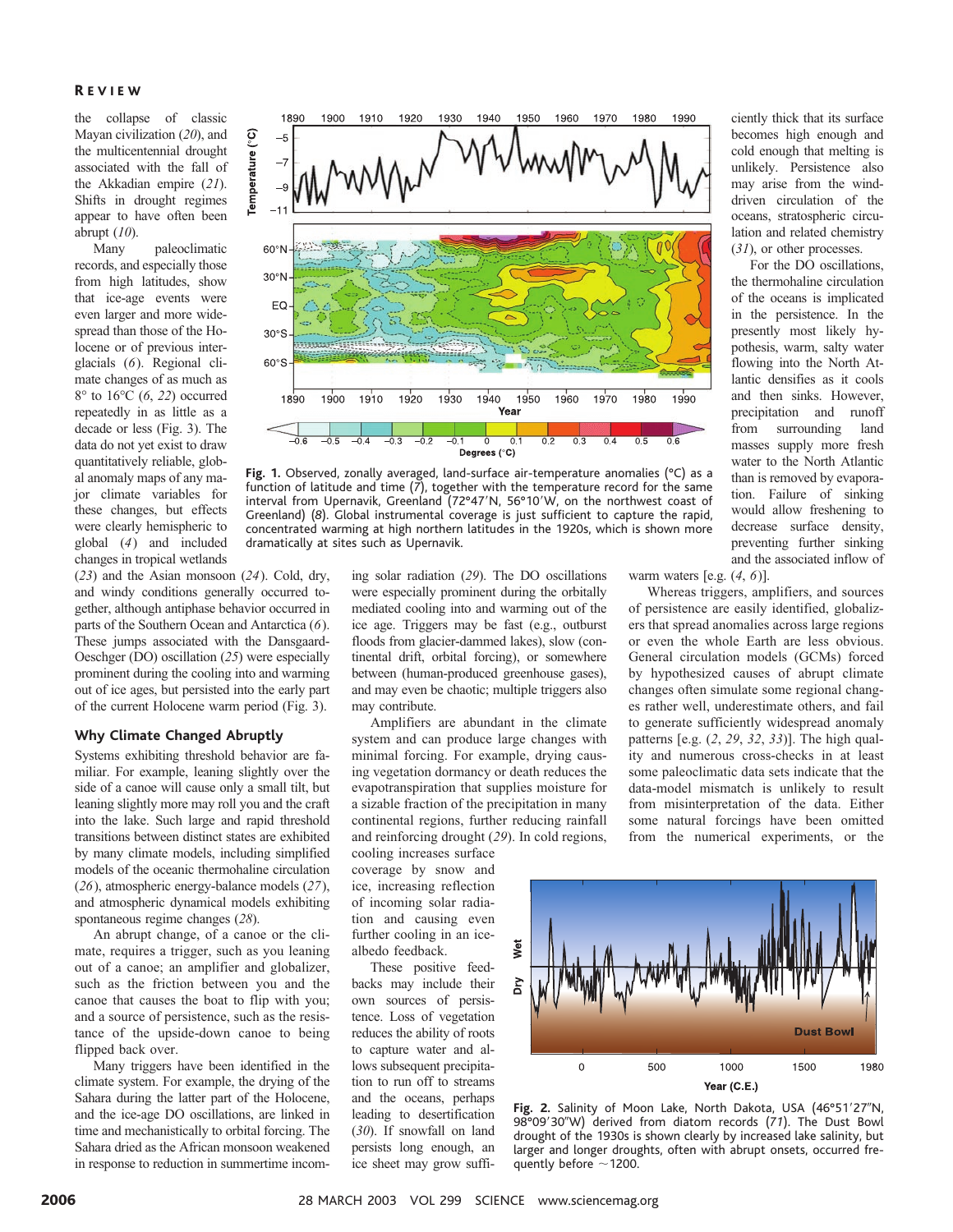

**Fig. 3.** Paleoclimatic data showing abrupt climate changes, after (*45*) and other sources. The lower panel is the history of temperature in central Greenland over the last 110,000 years (*72*). Details of temperature for the Younger Dryas ( YD) event and for the cold event about 8200 years ago (8ka) are shown as deviations from the temperature averaged over the intervals from 7000 to 8000 and 8400 to 9000 years ago. Methane concentrations (*23*) reflect production in global wetlands, including important tropical sources. Gray-scale of a sediment core from the Cariaco Basin, offshore Venezuela (*73*), is plotted here so that a downward shift corresponds to the effects of stronger winds over the basin or decreased rainfall on adjacent land. Note differences in scales in the detailed figures; the scale for the Cariaco Basin record is not shown, but has twice the range for the YD as for the 8ka.

GCMs used in these experiments have tended to underestimate the size and extent of climate response to threshold crossings (*34*).

There is no shortage of hypotheses to explain model underestimation of abrupt climate changes. In considering DO oscillations, for example, if the trigger were in the tropics or elsewhere with the North Atlantic serving only as an amplifier and source of persistence, then errors might be expected from models testing only North Atlantic triggers. Strong evidence for such tropical or other triggers is still lacking, however.

Attention has recently focused on the possibility of solar forcing contributing to abrupt climate change. Moderate climate oscillations during the Holocene, such as the Little Ice Age, exhibit somewhat the same spacing in time as the higher amplitude DO oscillations (*35*, *36*), and the Holocene oscillations may be linked to solar forcing (*35*). It has been hypothesized that the DO oscillations were caused by interaction between a weak solar periodicity and noise in the climate system linked at least in part to North Atlantic processes (*37*).

Interdecadal climate change is greatly influenced by preferred modes of variability of the climate system, and especially by the ENSO and the southern and northern annular modes (*38*). Strong evidence links regional abrupt climate changes to shifts in preferred modes, such as dependence of droughts and floods on ENSO processes (*13*), or dependence of large Arctic changes on trends in the northern annular mode (*16*, *38*). The prominence of such climate-mode shifts in recent climate changes suggests an important role further in the past, and in the future. Better representation of modes in climate models thus may improve simulations of abrupt climate changes.

Other model improvements also may help in simulating abrupt climate change. Using a simple Stommel (*26*)–type box model of the ocean circulation, Marotzke

(*39*) found abrupt shifts between qualitatively different, persistent states akin to those implicated in the DO oscillation; however, progressively increasing the strength of mixing processes weakened and then removed this behavior (Fig. 4). Observations have recently indicated a complex spatial structure of mixing in the oceans (*40*); however, GCMs often have represented these complex processes simply as uniform, strong mixing, which may have contributed to reduced model sensitivity to threshold crossings compared to observed responses.

# **Impacts of Abrupt Climate Change on Ecological and Economic Systems**

Although there is a substantial body of research on the ecological and societal impacts of climate change, virtually all research has relied on scenarios with slow and gradual changes [e.g. (*41*)]. In part, this focus reflects how recently the existence of abrupt climate changes gained widespread recognition, and how difficult it has been to generate appropriate scenarios of abrupt climate change for impacts assessments. In addition, the FCCC (*1*) has focused attention on anthropogenic forcing, whereas abrupt climate change is a broader subject covering natural as well as human causes.

Most ecological and economic systems have the ability to adapt to a changing environment. Slower changes allow response with less disruption in both ecosystems and economies [e.g. (*42*)]. Abrupt changes are particularly harmful where the individual entities have long lifetimes or are relatively immobile; damages also increase with the abruptness and unpredictability of the climate change and are likely to be larger if the system is unmanaged. Long-lived and relatively immobile unmanaged ecosystems such as mature forests and coral reefs thus are likely to be especially sensitive to climate change, and specific attention to vulnerable sectors such as these is warranted.

In the ecological sphere, biological records (pollen, macrofossils) in sediment are useful in reconstructing abrupt climate changes because their effects often were so large [e.g. (*43*)]. Local extinctions and extensive ecosystem disruptions occurred in regions including the northeastern and central-Appalachian United States in fewer than 50





**Fig. 4.** Results from a very simple, conceptual model of the Atlantic thermohaline circulation (THC), building on Stommel (*2*, *26*). The blue and red curves show steady-state THC strength as a function of the freshwater loss to the atmosphere in the subtropics (equal to freshwater gain at high latitudes). The red (blue) curve shows the case for weak (strong) mixing, which here represents either true oceanic mixing or processes such as the wind-driven circulation that are not modeled explicitly. Orange (green) curves and arrows show the responses of the models with weak (strong) mixing to a slow increase and subsequent decrease in freshwater forcing, starting from 0.2 in arbitrary units. Only in the case of weak diffusion (orange) does the model respond with an abrupt change, once a threshold in freshwater forcing is crossed. This model does not return to its original state after the anomalous forcing has gone back to zero (hysteresis behavior). In the case of strong diffusion (green), at any time, there is a unique equilibrium. It is not currently possible to establish whether the real Atlantic THC is better represented qualitatively by the red/orange or by the blue/green curves. This analysis also suggests that during the early stages of freshwater-forcing increase, THC observations cannot distinguish between the two possible cases.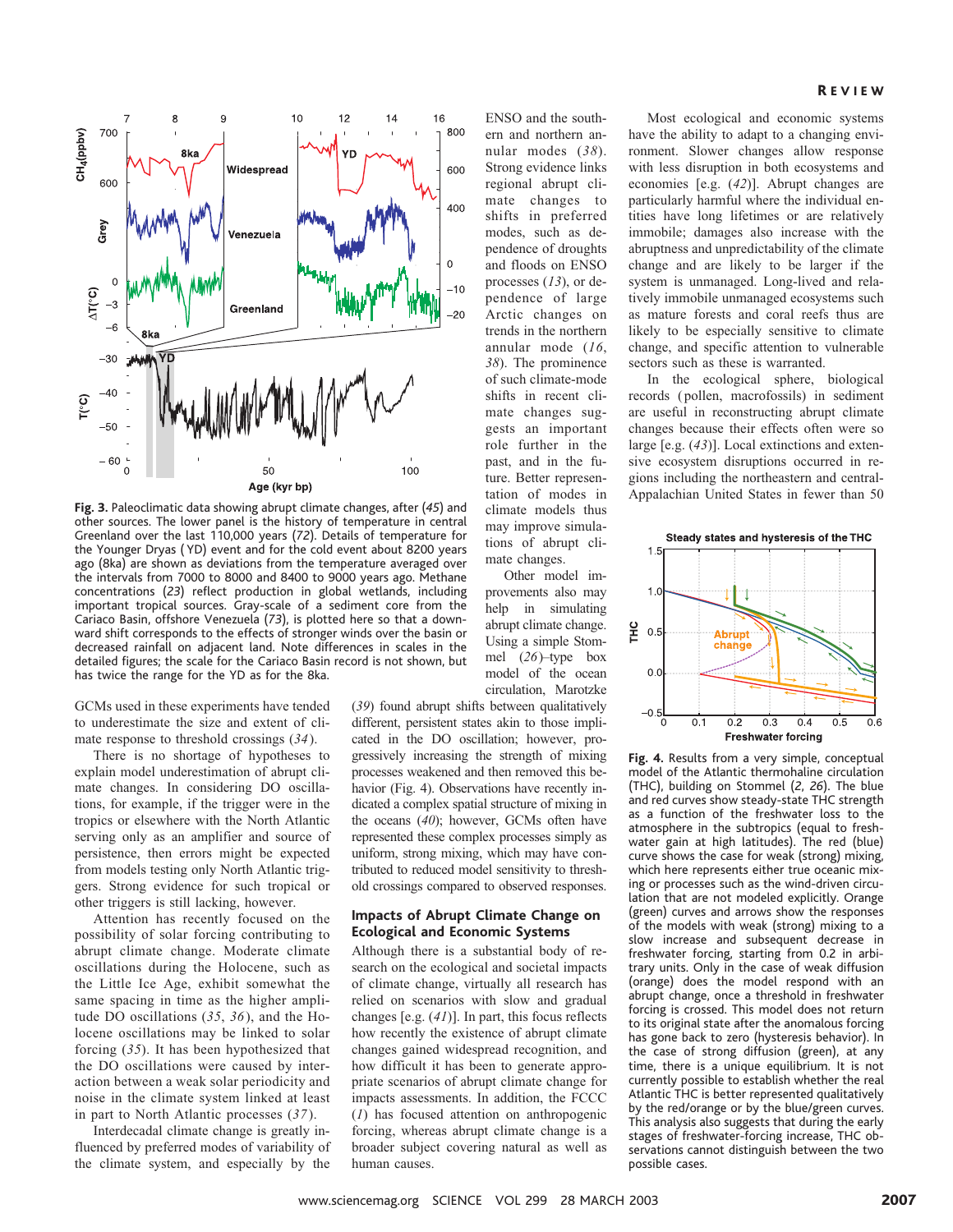#### R EVIEW

years following the end of the Younger Dryas cold event (*43*), which was a prominent return to colder conditions during the most recent deglaciation, with an abrupt onset and especially abrupt termination, probably linked to the DO oscillations (*6*) (Fig. 3). Large ecosystem shifts required fewer than 20 years in central Europe during the abrupt cooling about 8200 years ago (*44*). During this event, fallout of materials from upwind fires became more frequent in central Greenland almost synchronously with climate changes, reflecting rapid response probably in North America (*45*).

The extinctions of numerous large North American mammals occurred very close in time to the abrupt shift into the Younger Dryas. The climate change is unlikely to have been solely responsible, because the fauna previously survived many similar shifts. However, stress from abrupt climate change

impacts of abrupt climate changes, particularly where these involve major changes in precipitation and water availability over periods as short as a decade. Among produced capital stocks, buildings and infrastructure specific to particular locations and adapted to particular climates, with lifetimes of 50 to 100 years, are especially vulnerable to abrupt climate changes. For shorter lived or moremobile capital stocks such as computers or health-care facilities, gradual climate change over decades may have only small economic impacts, but abrupt climate change might have larger impacts (*51*). The few available studies comparing no-adaptation to adaptation strategies indicate that faster and lessanticipated climate changes are much more costly (*52*, *53*).

Research coupling economic and climate models has progressed over the past decade, but there is virtually no linked research on



**Fig. 5.** Evolution of the maximum overturning in the Atlantic [strength of the THC given in Sverdrups (Sv); 1 Sv = 10<sup>6</sup> m<sup>3</sup>/s] for a coupled model of reduced complexity for 100 model realizations. Radiative forcing is increased from years 1000 to 1140, equivalent to a doubling of  $CO<sub>2</sub>$ , and then held constant. The warming pushes the model closer to the bifurcation point, and transitions usually occur when the overturning is weakened. Two individual realizations are highlighted by the black lines, one in which the THC remains strong but highly variable, and one in which the THC undergoes a rapid transition much later than, and completely unrelated in time to, the forcing. Transitions occur preferentially following a notable reduction of the THC, suggesting the possibility for an early indicator (*63*).

may have combined with human hunting pressure to cause the extinctions (*46*). Similarly, while extant biota have survived previous abrupt climate changes through extensive and rapid migrations, human-caused habitat fragmentation and other anthropogenic influences may impede migrations and thereby increase vulnerability of certain ecological systems to any future abrupt climate changes (*47*, *48*). Major and abrupt changes in fisheries and other ecosystems have been caused by climate shifts during the 20th century, such as the North Atlantic warming during the 1920s or the ENSO regime shift during the 1970s (*13*, *49*). Sensitive regions such as coastal oceans may have been especially impacted, with effects on the occurrence and abundance of diseases (*50*).

Economic studies indicate that many sectors of the economy can adapt to gradual climate changes over the coming decades. But this research sheds little light on the

abrupt climate change. For gradual climate change, economic estimates indicate that efficient economic response involves modest but increasing emissions reductions and carbon taxes to slow climate change (*51*). However, efficiently avoiding abrupt change may involve much larger abatement costs (*54*).

### **Outlook**

Past abrupt changes were especially prominent while the climate was being forced to change from one state to another. This is consistent with models showing that forcing increases the probability of a threshold crossing. If human activities are driving the climate system toward one of these thresholds, it will increase the likelihood of an abrupt climate change in the next hundred years or beyond (*55*).

Thresholds may exist in many parts of the climate system. Model projections of global warming often include increased global precipitation, enhanced variability in precipitation, and summertime drying in many continental interiors, including "grain belt" regions (*49*, *56*). We may see simultaneously both gradual and abrupt increases in floods and droughts. Abrupt changes are possible in ice sheets affecting sea level and ocean circulation, in permafrost affecting land-surface processes and greenhouse-gas fluxes, and in sea ice and other parts of the climate system. Shifts in the coupled modes, such as ENSO (*13*) or the annular modes (*31*), may be important. One cannot exclude the possibility of abrupt change to warm-climate modes that have not been visited recently but may have occurred further back in time (*57*).

For the ice-age events, surface freshening of the North Atlantic is implicated in abrupt coolings, with return of salty waters tied to abrupt warmings [e.g. (*4*)]. Many models of global warming project future North Atlantic freshening from increased precipitation and runoff (*56*), increasing buoyancy of surface waters and slowing the thermohaline circulation, consistent with recently observed trends (*16*, *58*). The likely impacts have not been studied carefully but may be substantial (*54*, *59*). In contrast, global-warming results from one model (*60*) showed changes in ENSO frequency and amplitude that increased Atlantic salinity, compensating for enhanced high-latitude precipitation to maintain a vigorous thermohaline circulation. This finding emphasizes the potential role of mode changes in natural climate variability, as well as associated stabilizing feedbacks that are poorly understood.

Not only the magnitude, but also the rates of human forcing of the climate system, are crucial issues for abrupt climate change. For example, model results indicate that faster warming would weaken the thermohaline circulation more by producing stronger vertical density gradients opposing sinking in the North Atlantic (*61*). Both faster warming and weakening of the thermohaline flow (*62*) render the thermohaline circulation less stable against perturbations by moving closer to thresholds. Very close to a threshold, the thermohaline circulation may lose predictability, as shown by recent model simulations (Fig. 5) (*63*). Thus, although the climate around the North Atlantic and in many other regions has been more stable during the warmer Holocene than during the ice age, additional, rapid global warming could serve to increase the likelihood of large, abrupt, persistent, and to some extent unpredictable, changes.

On the basis of current understanding, events such as the collapse of the West Antarctic ice sheet (*56*) or a switch to some unanticipated warm climate mode (*57*) are considered to have low probability, but if they occurred rapidly, they would have large and damaging impacts. Improved understanding of the full range of possible abrupt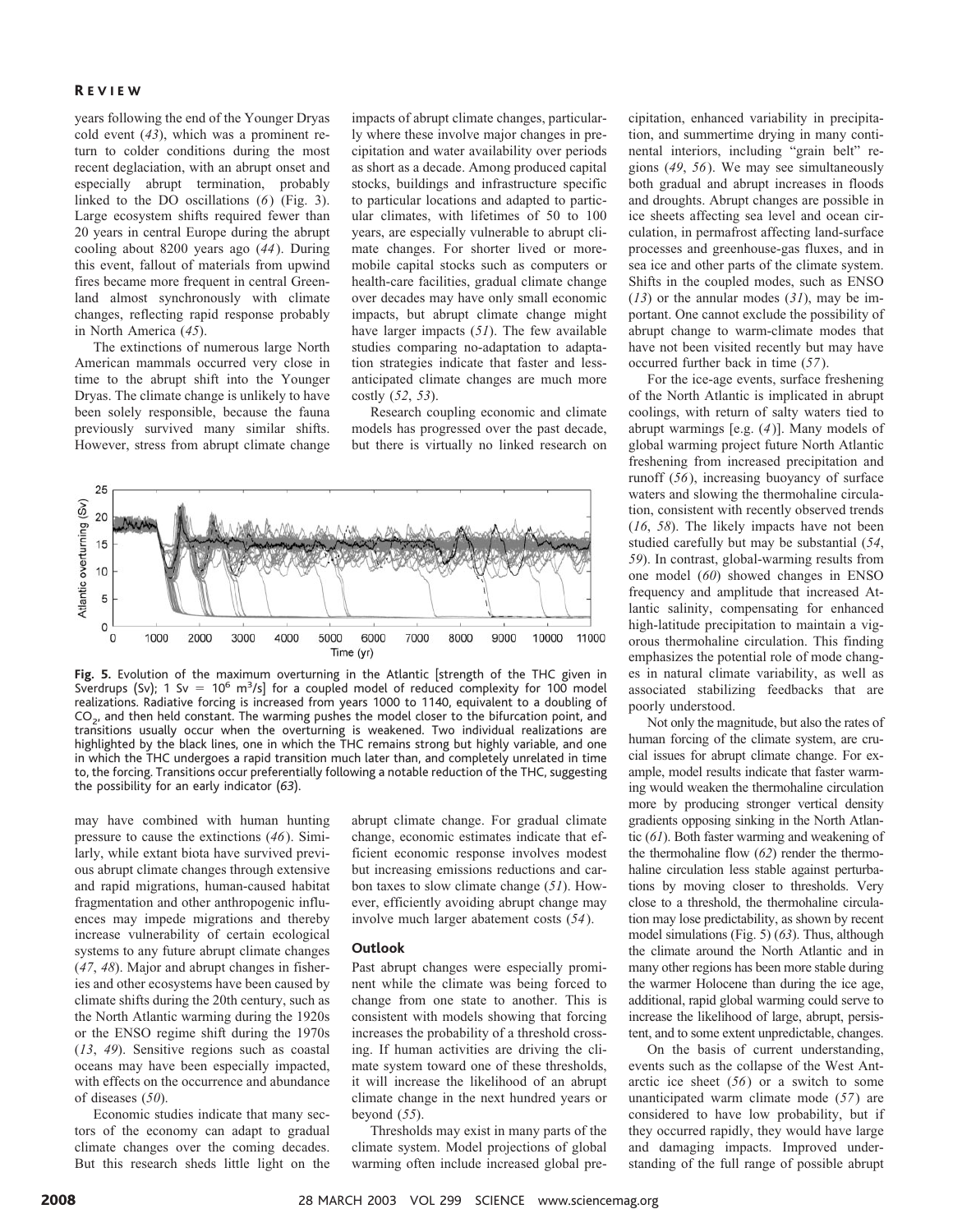climate changes, through sustained collection and study of instrumental and paleoclimatic data, improved statistical techniques, simulations with a hierarchy of models, and impacts assessments, could be of considerable value to policy-makers seeking to promulgate effective responses (*2*).

The difficulty of identifying and quantifying all possible causes of abrupt climate change, and the lack of predictability near thresholds, imply that abrupt climate change will always be accompanied by more uncertainty than will gradual climate change. Given the deep uncertainty about the nature and speed of future climate changes, policy-making thus might focus on reducing vulnerability of systems to impacts by enhancing ecological and societal resiliency and adaptability. Failure of the Viking settlements in Greenland but persistence of the neighboring Inuit during Little Ice Age cooling [e.g. (*64*)] underscores the value of developing effective strategies that are favorable in the face of unanticipated abrupt climate change. Research that contributes to identification and evaluation of "no-regrets" policies those actions that are otherwise sensible and will improve resiliency and adaptability—may be especially useful (*2*). Slowing the rate of human forcing of the climate system may delay or even avoid crossing of thresholds (*61*).

Overall, instrumental and paleoclimatic data indicate that large, rapid, widespread climate changes with persistent impacts have occurred repeatedly in the past. Although they probably had the largest effects on landsurface moisture and high-latitude temperatures, the climatic effects were often global. Simple models confirm the possibility of future abrupt climate changes and suggest that the rapid increase in human-induced forcings increases the probability of crossing a threshold and triggering an abrupt climate change. The methodology used by the Intergovernmental Panel on Climate Change (IPCC) (*56*) to project the future has emphasized the use of complex atmospheric models with simplified representations of other elements of the climate system to simulate the forced response to increasing concentrations of greenhouse gases over the course of the next century. Such climate models are improving rapidly but have not yet reached the level of sophistication that will enable them to be used to simulate the likelihood of occurrence of the more abrupt and possibly spontaneous climate shifts described in this paper.

Any future abrupt climate change might have large and unanticipated impacts. Improved understanding of the processes may increase the lead time for mitigation and adaptation. More-precise estimates of impacts of abrupt climate change could make response strategies more effective. The persistence of some uncertainty regarding future abrupt climate changes argues in favor of

actions to improve resiliency and adaptability in economies and ecosystems. Much fruitful work remains to be done to improve our understanding of the history, mechanisms, policy, and social implications of abrupt climate change.

#### **References and Notes**

- 1. The United Nations Framework Convention on Climate Change can be viewed at http://unfccc.int/ resource/conv/index.html.
- 2. The National Research Council (NRC) report *Abrupt Climate Change: Inevitable Surprises* (*65*) provides a more comprehensive treatment of abrupt climate change, with over 650 references. The members of the Panel on Abrupt Climate Change, which prepared the NRC report, are the authors of this review. The recommendations of the NRC report: Improve the fundamental knowledge base, modeling, instrumental and paleoclimatic data, and statistical approaches related to abrupt climate change, and investigate "noregrets" strategies to reduce vulnerability. The report is available at http://books.nap.edu/books/ 0309074347/html/1.html#pagetop.
- 3. Short-term climate stability is provided by the increase in longwave radiation emitted by Earth as it warms, and reduction in emitted radiation as it cools. The large heat capacity and specific heats of water also contribute to very short term stability. Very long term stability likely occurs because the rate of production of  $CO<sub>2</sub>$  from volcanoes is nearly independent of Earth's surface temperature, but the rate at which CO<sub>2</sub> is removed from the atmosphere by chemical reaction with rocks increases with temperature, which increases with atmospheric CO<sub>2</sub> (66).
- 4. W. S. Broecker, *The Glacial World According to Wally* (Eldigio, Lamont-Doherty Earth Observatory of Columbia University, Palisades, NY, ed. 3, 2002).
- 5. Ice-age cycles were caused by orbitally induced latitudinal and seasonal redistribution of sunlight that led to changes in the amount of sunlight reflected by Earth (through changes in snow and ice, vegetation, and probably clouds and dust), in the greenhouse-gas concentration of the atmosphere (primarily  $CO<sub>2</sub>$  and water vapor but including CH<sub>4</sub> and N<sub>2</sub>O), and perhaps in other factors (*4*).
- 6. T. F. Stocker, *Quat. Sci. Rev*. **19**, 301 (2000).
- 7. T. Delworth, T. R. Knutson, *Science* **287**, 2246 (2000). 8. J. Cappelen, "Yearly mean temperature for selected meteorological stations in Denmark, the Faroe Islands and Greenland; 1873-2001" (Tech. Rep. 02-06, Danish Meteorological Institute, Copenhagen, 2002);  $a$ vailable at www.dmi.dk/f+u/publikation/tekrap/ 2002/Tr02-06.pdf.
- 9. D. R. Hurt, *An Agricultural and Social History of the Dust Bowl* (Nelson Hall, Chicago, 1981).
- 10. C. A. Woodhouse, J. T. Overpeck, *Bull. Am. Meteorol. Soc*. **79**, 2693 (1998).
- 11. S. E. Nicholson, C. J. Tucker, M. B. Ba, *Bull. Am. Meteorol. Soc*. **80**, 815 (1998).
- 12. S. Hastenrath, L. Heller, *Q. J. R. Meteorol. Soc*. **103**, 77 (1997).
- 13. N. J. Mantua, S. R. Hare, Y. Zhang, J. M. Wallace, R. C. Francis, *Bull. Am. Meteorol. Soc*. **78**, 1069 (1997).
- 14. N. E. Graham, *Clim. Dyn*. **10**, 135 (1994). 15. C. C. Ebbesmeier *et al.*, in *Proceedings of the Seventh*
- *Annual Pacific Climate Workshop*, *April 1990*, J. L. Betancourt, V. L. Tharp, Eds. (California Department of Water Resources, Interagency Ecological Studies Program, Technical Report 26, 1991), pp. 115–126.
- 16. B. Dickson *et al.*, *Nature* **416**, 832 (2002). 17. K. B. Liu, C. M. Shen, K. S. Louie, *Ann. Assoc. Am.*
- *Geogr*. **91**, 453 (2001).
- 18. F. Gasse, *Quat. Sci. Rev*. **19**, 189 (2000).
- 19. C. T. Morrill, J. T. Overpeck, J. E. Cole, *Holocene* in press.
- 20. D. A. Hodell, J. H. Curtis, M. Brenner, *Nature* **375**, 391 (1995).
- 21. H. Weiss *et al.*, *Science* **261**, 995 (1993). 22. J. P. Severinghaus, T. Sowers, E. J. Brook, R. B. Alley, M.
- L. Bender, *Nature* **391**, 141 (1998).
- 23. E. J. Brook, S. Harder, J. Severinghaus, M. Bender, in

*Mechanisms of Global Climate Change at Millennial Time Scales*, P. U. Clark, R. S. Webb, L. D. Keigwin, Eds. (Geophysical Monograph 112, American Geophysical Union, Washington, DC, 1999), pp. 165–176.

- 24. Y. J. Wang *et al.*, *Science* **294**, 2345 (2001).
- 25. North Atlantic records show a repeated pattern, often with  $\sim$ 1500-year spacing, of abrupt warming followed by gradual cooling, abrupt cooling, and a few cold centuries. Generally cold, dry, and windy conditions occurred together across much of the Earth, although with antiphase behavior in some far southern regions. The anomalously mild times following the abrupt warmings are often called Dansgaard/Oeschger (DO) events, but here we follow some workers in referring to the DO oscillation, without necessarily implying strict periodicity (*6*). At least some of the cold phases immediately followed floods or ice-sheet surges into the North Atlantic (*4*), including a centennial cold event about 8200 years ago with widespread impacts (*45*) that immediately followed a large outburst flood from a lake dammed by the melting ice sheet in Hudson Bay (*67*).
- 26. H. Stommel, *Tellus* **13**, 224 (1961).
- 27. W. D. Sellers, *J. Appl. Meteorol*. **8**, 392 (1969).
- 28. E. N. Lorenz, *J. Atmos. Sci*. **20**, 130(1963).
- 29. J. Kutzbach, G. Bonan, J. Foley, S. Harrison, *Nature* **384**, 623 (1996). 30. M. K. Biswas, A. K. Biswas, Eds., United Nations,
- *Desertification* (Pergamon, London, 1980).
- 31. D. L. Hartmann, J. M. Wallace, V. Limpasuvan, D. W. J. Thompson, J. R. Holton, *Proc. Natl. Acad. Sci. U.S.A.* **97**, 1412 (2000).
- 32. S. Manabe, R. J. Stouffer, *Paleoceanography* **12**, 321 (1997).
- 33. T. F. Stocker, *Science* **297**, 1814 (2002).
- 34. This difficulty, lack of a globalizer, is shared with the standard explanation of global ice-age cooling by reduced Northern Hemisphere summer insolation from the relatively weak 100,000-year cyclicity of orbital forcing (*4*).
- 35. G. Bond *et al.*, *Science* **294**, 2130 (2001).
- 36. Except for the event about 8200 years ago, the Holocene changes differ from the DO oscillations in many ways, with Holocene changes smaller, of less clear but probably reduced spatial extent and uniformity, and lacking the global abrupt perturbations of biogeochemical cycles shown by shifts in trace gases such as CH<sub>4</sub>, N<sub>2</sub>O, and CO<sub>2</sub> in the ice-age events (6).
- 37. R. B. Alley, S. Anandakrishnan, P. Jung, *Paleoceanography* **16**, 190 (2001).
- 38. J. M. Wallace, D. W. J. Thompson, *Phys. Today* **55**, 28 (2002).
- 39. J. Marotzke, thesis, Berichte aus dem Institut fur Meereskunde, Kiel, Germany (1990).
- 40. K. L. Polzin, J. M. Toole, J. R. Ledwell, R. W. Schmitt, *Science* **276**, 93 (1997).
- 41. D. G. Streets, M. H. Glantz, *Global Environ. Change* **10**, 97 (2000)
- 42. J. Reilly, D. Schimmelpfennig, *Clim. Change* **45**, 253 (2000).
- 43. D. M. Peteet, *Proc. Natl. Acad. Sci. U.S.A.* **97**, 1359 (2000).
- 44. W. Tinner, A. F. Lotter, *Geology* **29**, 551 (2001).
- 45. R. B. Alley *et al.*, *Geology* **25**, 483 (1997).
- 46. D. M. Peteet *et al.*, *Quat. Res*. **33**, 219 (1990).
- 47. J. T. Overpeck, C. Whitlock, B. Huntley, in *Paleoclimate*, *Global Change and the Future*, K. Alverson, R. Bradley, T. Pedersen, Eds. (IGBP Synthesis Volume, Springer-Verlag, Berlin, 2003), pp. 81–111.
- 48. Ecosystems and economies can be forced across thresholds by gradual as well as by abrupt climate changes, causing major abrupt impacts, although faster forcing is probably more likely to cross impacts thresholds.
- 49. IPCC (Intergovernmental Panel on Climate Change), *Climate Change 2001: Impacts*, *Adaptation*, *and Vulnerability. Report of Working Group II* (Cambridge Univ. Press, Cambridge, UK, 2001); available at www. ipcc.ch.
- 50. R. Colwell, *Science* **274**, 2025 (1996).
- 51. W. D. Nordhaus, J. Boyer, *Warming the World: Economic Modeling of Global Warming* (Massachusetts Institute of Technology, Cambridge, MA, 2000).
- 52. J. Reilly, N. Hohmann, S. Kane, *Climate Change and Agriculture: Global and Regional Effects Using an*